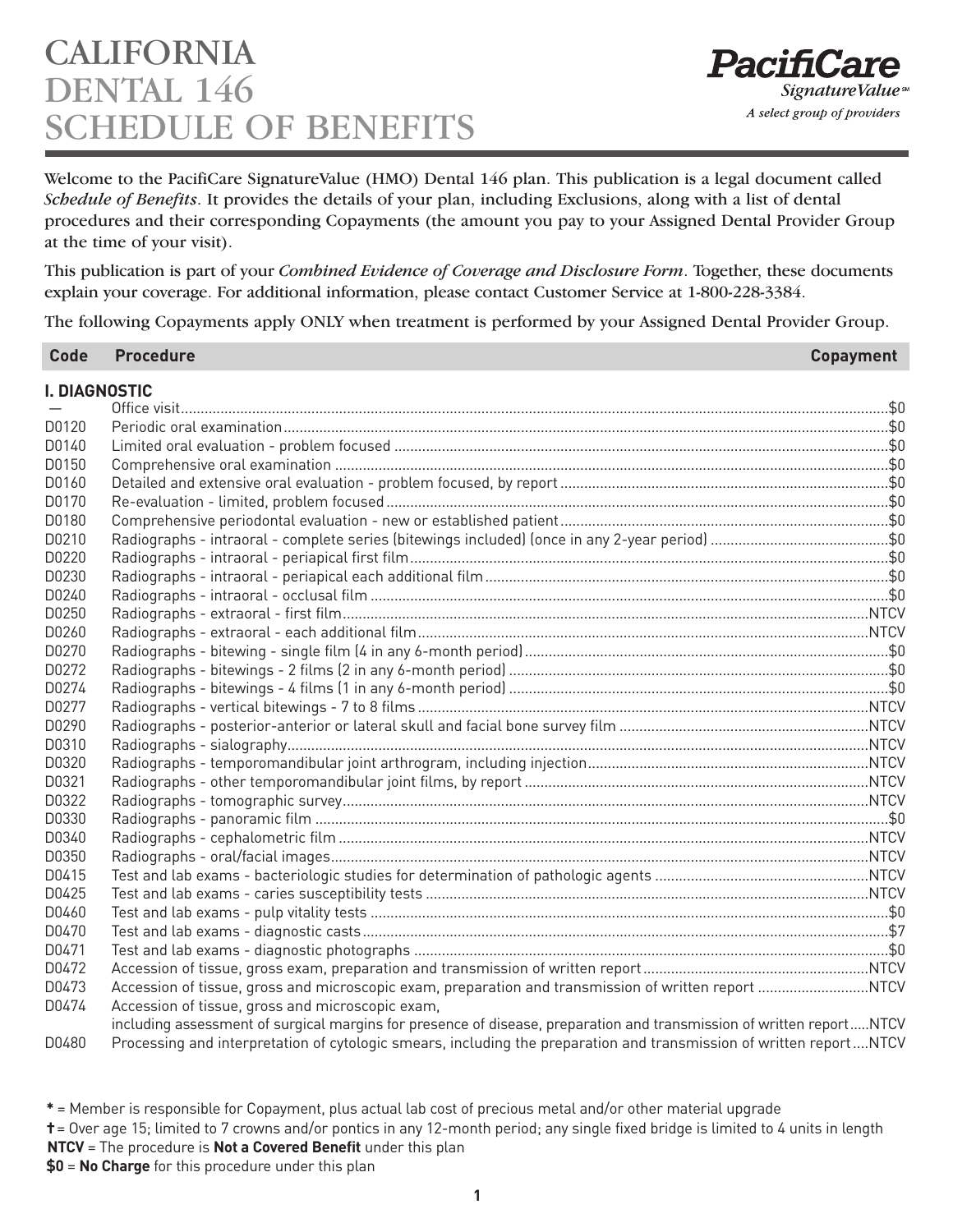| <b>Code</b>           | <b>Procedure</b>                                                                                            | <b>Copayment</b> |
|-----------------------|-------------------------------------------------------------------------------------------------------------|------------------|
| D0501                 |                                                                                                             |                  |
| D0502                 |                                                                                                             |                  |
| D0999                 |                                                                                                             |                  |
| <b>II. PREVENTIVE</b> |                                                                                                             |                  |
| D1110                 |                                                                                                             |                  |
| D1120                 |                                                                                                             |                  |
| D1201                 | Topical application of fluoride (including prophylaxis) - child (under age 18) (once per calendar year) \$0 |                  |
| D1203                 | Topical application of fluoride (excluding prophylaxis) - child (under age 18) (once per calendar year)\$0  |                  |
| D1204                 |                                                                                                             |                  |
| D1205                 |                                                                                                             |                  |
| D1310                 |                                                                                                             |                  |
| D1320                 |                                                                                                             |                  |
| D1330                 |                                                                                                             |                  |
| D1351                 |                                                                                                             |                  |
| D1510                 |                                                                                                             |                  |
| D1515                 |                                                                                                             |                  |
| D1520                 |                                                                                                             |                  |
| D1525                 |                                                                                                             |                  |
| D1550                 |                                                                                                             |                  |
|                       | <b>III. RESTORATIVE</b>                                                                                     |                  |
| D2110                 |                                                                                                             |                  |
| D2120                 |                                                                                                             |                  |
| D2130                 |                                                                                                             |                  |
| D2131                 |                                                                                                             |                  |
| D2140                 |                                                                                                             |                  |
| D2150                 |                                                                                                             |                  |
| D2160                 |                                                                                                             |                  |
| D2161                 |                                                                                                             |                  |
| D2330                 |                                                                                                             |                  |
| D2331                 |                                                                                                             |                  |
| D2332                 |                                                                                                             |                  |
| D2335                 |                                                                                                             |                  |
| D2336                 |                                                                                                             |                  |
| D2337                 |                                                                                                             |                  |
| D2380                 |                                                                                                             |                  |
| D2381                 |                                                                                                             |                  |
| D2382                 |                                                                                                             |                  |
| D2385                 |                                                                                                             |                  |
| D2386                 |                                                                                                             |                  |
| D2387                 |                                                                                                             |                  |
| D2388                 |                                                                                                             |                  |
| D2390                 |                                                                                                             |                  |
| D2391                 |                                                                                                             |                  |
| D2392                 |                                                                                                             |                  |
| D2393                 |                                                                                                             |                  |
| D2394                 |                                                                                                             |                  |
| D2410<br>D2420        |                                                                                                             |                  |
| D2430                 |                                                                                                             |                  |
| D2510                 |                                                                                                             |                  |
| D2520                 |                                                                                                             |                  |
|                       |                                                                                                             |                  |

**\*** = Member is responsible for Copayment, plus actual lab cost of precious metal and/or other material upgrade **†**= Over age 15; limited to 7 crowns and/or pontics in any 12-month period; any single fixed bridge is limited to 4 units in length **NTCV** = The procedure is **Not a Covered Benefit** under this plan **\$0** = **No Charge** for this procedure under this plan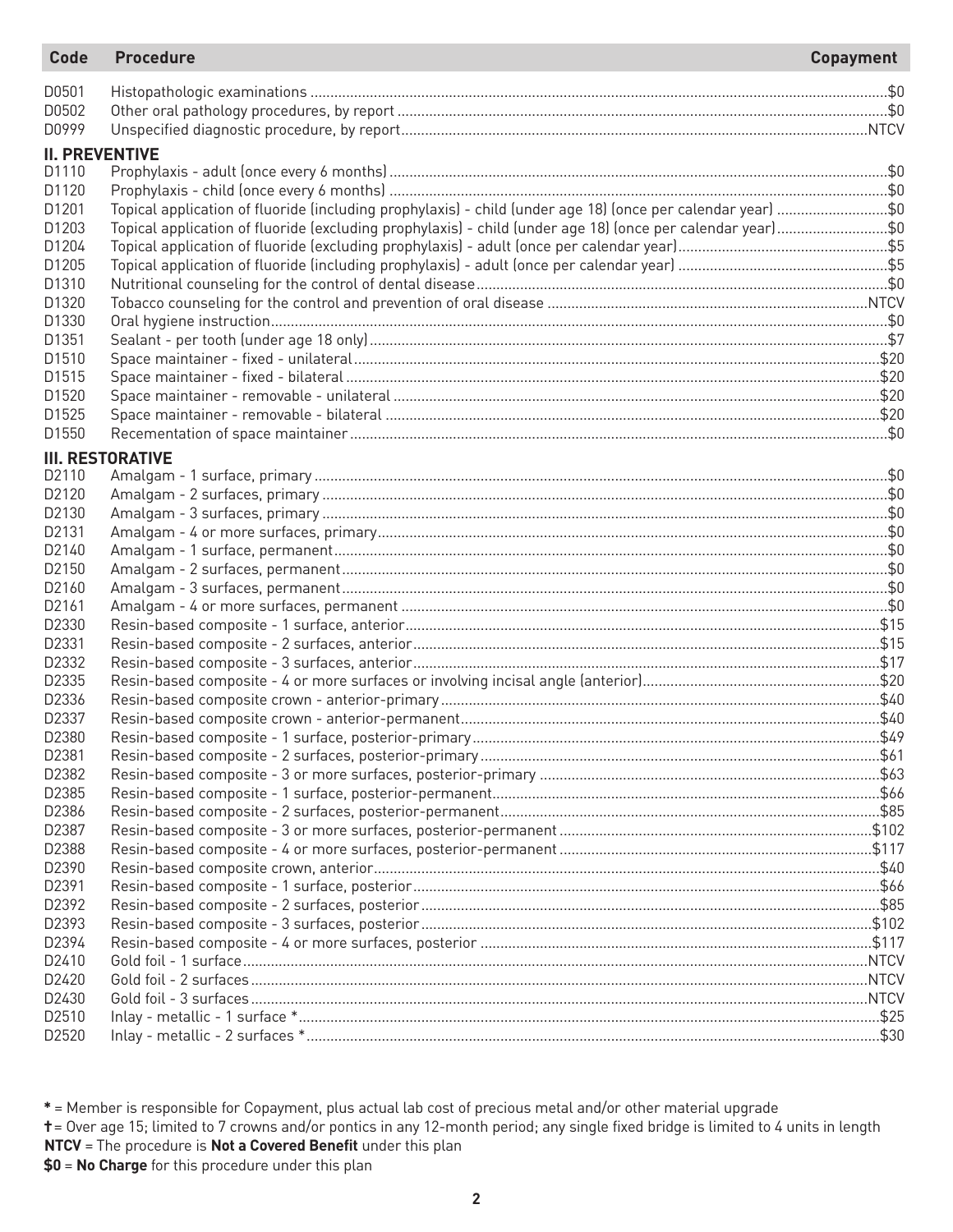| D2530             |  |
|-------------------|--|
| D <sub>2542</sub> |  |
| D2543             |  |
| D2544             |  |
| D2610             |  |
| D2620             |  |
| D2630             |  |
| D <sub>2642</sub> |  |
| D <sub>2643</sub> |  |
| D2644             |  |
| D <sub>2650</sub> |  |
| D <sub>2651</sub> |  |
| D <sub>2652</sub> |  |
| D <sub>2662</sub> |  |
| D <sub>2663</sub> |  |
| D2664             |  |
| D2710             |  |
| D <sub>2712</sub> |  |
| D2720             |  |
| D2721             |  |
| D2722             |  |
| D2740             |  |
| D2750             |  |
| D2750             |  |
| D2751             |  |
| D <sub>2751</sub> |  |
| D2752             |  |
| D2752             |  |
| D2780             |  |
| D2781             |  |
| D2782             |  |
|                   |  |
| D2783             |  |
| D <sub>2790</sub> |  |
| D <sub>2791</sub> |  |
| D2792             |  |
| D2794             |  |
| D2799             |  |
| D2910             |  |
| D2915             |  |
| D2920             |  |
| D2930             |  |
| D2931             |  |
| D2932             |  |
| D2933<br>D2940    |  |
| D2950             |  |
| D2951             |  |
| D2952             |  |
| D2953             |  |
| D2954             |  |
|                   |  |

\* = Member is responsible for Copayment, plus actual lab cost of precious metal and/or other material upgrade

+= Over age 15; limited to 7 crowns and/or pontics in any 12-month period; any single fixed bridge is limited to 4 units in length NTCV = The procedure is Not a Covered Benefit under this plan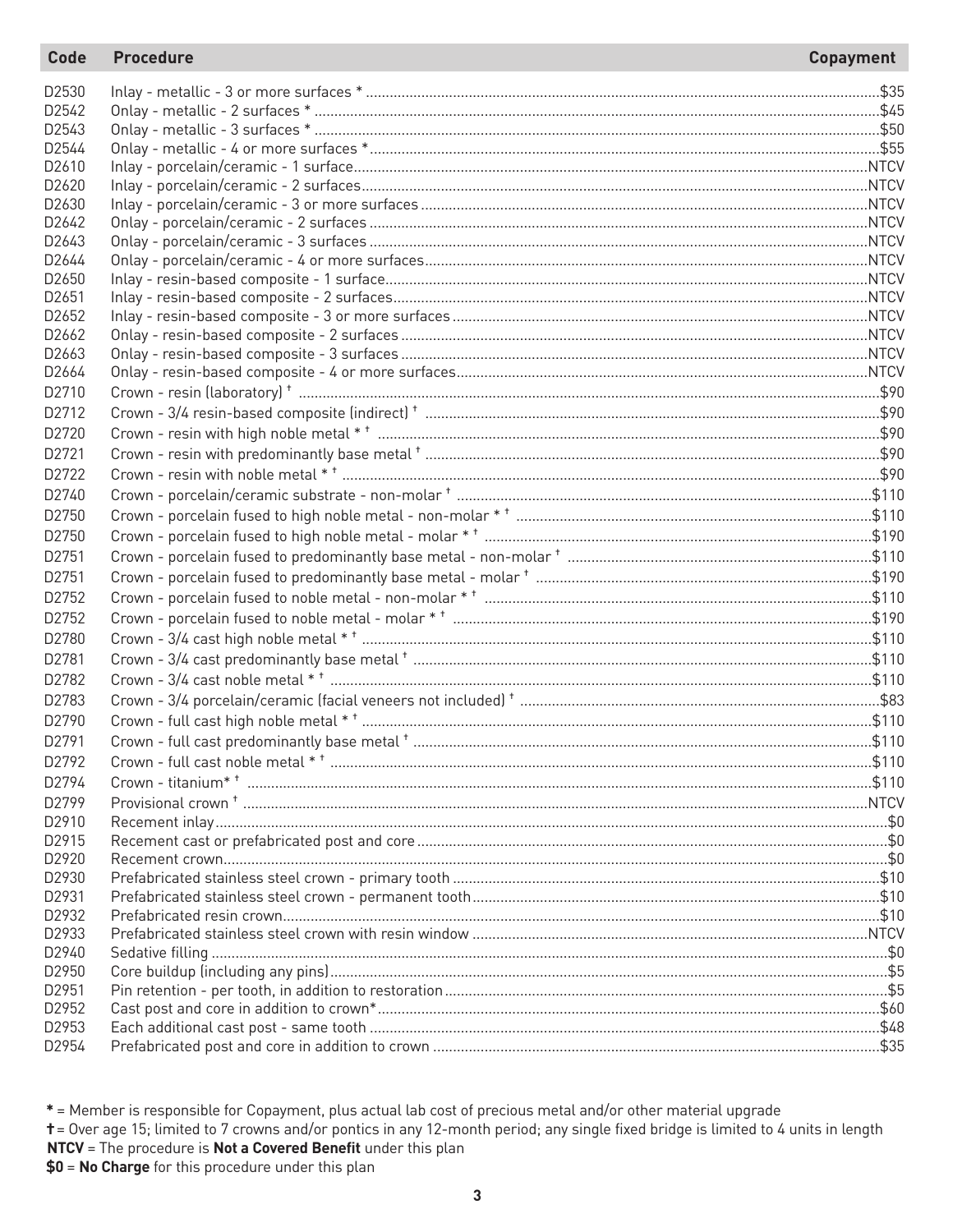| <b>Code</b>    | <b>Procedure</b>                                                                                                        | <b>Copayment</b> |
|----------------|-------------------------------------------------------------------------------------------------------------------------|------------------|
| D2955          |                                                                                                                         |                  |
| D2957          |                                                                                                                         |                  |
| D2960          |                                                                                                                         |                  |
| D2961          |                                                                                                                         |                  |
| D2962          |                                                                                                                         |                  |
| D2970          | Temporary crown, fractured tooth (as a palliative service not in conjunction with a new permanent crown being done) \$0 |                  |
| D2971          |                                                                                                                         |                  |
| D2975          |                                                                                                                         |                  |
| D2980          |                                                                                                                         |                  |
| D2999          |                                                                                                                         |                  |
|                | <b>IV. ENDODONTICS</b>                                                                                                  |                  |
| D3110          |                                                                                                                         |                  |
| D3120          |                                                                                                                         |                  |
| D3220          | Therapeutic pulpotomy (excluding final restoration)                                                                     |                  |
|                |                                                                                                                         |                  |
| D3221          |                                                                                                                         |                  |
| D3230          |                                                                                                                         |                  |
| D3240          |                                                                                                                         |                  |
| D3310          |                                                                                                                         |                  |
| D3320          |                                                                                                                         |                  |
| D3330          |                                                                                                                         |                  |
| D3331          |                                                                                                                         |                  |
| D3332          |                                                                                                                         |                  |
| D3333          |                                                                                                                         |                  |
| D3346          |                                                                                                                         |                  |
| D3347          |                                                                                                                         |                  |
| D3348          |                                                                                                                         |                  |
| D3351          |                                                                                                                         |                  |
| D3352          |                                                                                                                         |                  |
| D3353          |                                                                                                                         |                  |
| D3410          |                                                                                                                         |                  |
| D3421          |                                                                                                                         |                  |
| D3425          |                                                                                                                         |                  |
| D3426          |                                                                                                                         |                  |
| D3430          |                                                                                                                         |                  |
| D3450          |                                                                                                                         |                  |
| D3460<br>D3470 |                                                                                                                         |                  |
| D3910          |                                                                                                                         |                  |
| D3920          |                                                                                                                         |                  |
| D3950          |                                                                                                                         |                  |
| D3960          |                                                                                                                         |                  |
| D3999          |                                                                                                                         |                  |
|                |                                                                                                                         |                  |
| D4210          | <b>V. PERIODONTICS</b>                                                                                                  |                  |
| D4211          |                                                                                                                         |                  |
| D4220          | Gingival curettage, surgical, per quadrant, by report (no charge if D4341 on same quadrant and same day) \$40           |                  |
| D4240          |                                                                                                                         |                  |
|                |                                                                                                                         |                  |

#### **NTCV** = The procedure is **Not a Covered Benefit** under this plan

**\$0** = **No Charge** for this procedure under this plan

**\*** = Member is responsible for Copayment, plus actual lab cost of precious metal and/or other material upgrade

**†**= Over age 15; limited to 7 crowns and/or pontics in any 12-month period; any single fixed bridge is limited to 4 units in length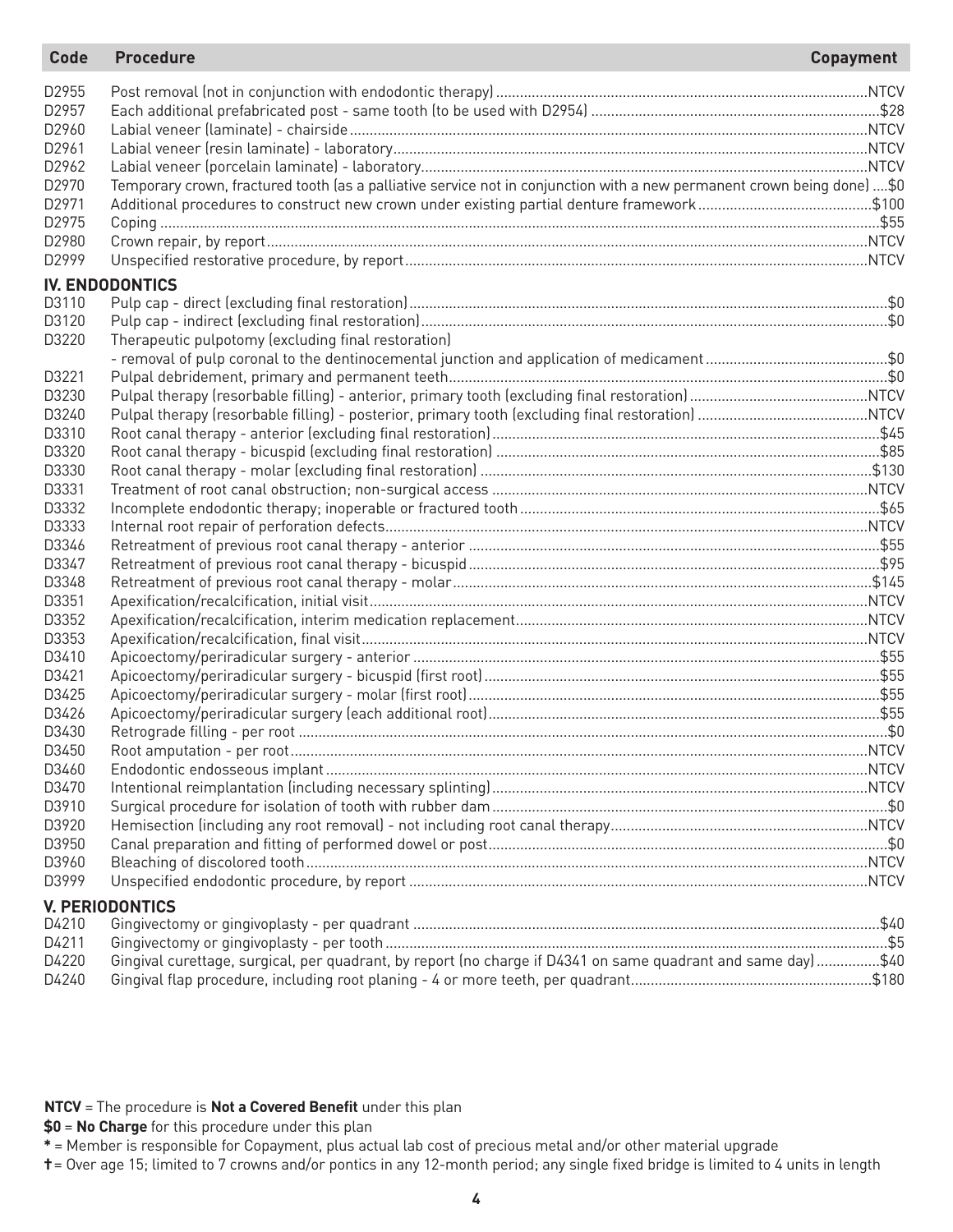| <b>Code</b> | <b>Procedure</b>                                                                                                | <b>Copayment</b> |
|-------------|-----------------------------------------------------------------------------------------------------------------|------------------|
| D4241       |                                                                                                                 |                  |
| D4245       |                                                                                                                 |                  |
| D4249       |                                                                                                                 |                  |
| D4250       |                                                                                                                 |                  |
| D4260       | Osseous surgery (including flap entry and closure)                                                              |                  |
|             |                                                                                                                 |                  |
| D4261       | Osseous surgery (including flap entry and closure)                                                              |                  |
|             |                                                                                                                 |                  |
| D4263       |                                                                                                                 |                  |
| D4264       |                                                                                                                 |                  |
| D4265       |                                                                                                                 |                  |
| D4266       |                                                                                                                 |                  |
| D4267       |                                                                                                                 |                  |
| D4268       |                                                                                                                 |                  |
| D4270       |                                                                                                                 |                  |
| D4271       |                                                                                                                 |                  |
| D4273       |                                                                                                                 |                  |
| D4274       | Distal or proximal wedge procedure                                                                              |                  |
|             |                                                                                                                 |                  |
| D4275       |                                                                                                                 |                  |
| D4276       |                                                                                                                 |                  |
| D4320       |                                                                                                                 |                  |
| D4321       |                                                                                                                 |                  |
| D4341       | Periodontal scaling and root planing - 4 or more teeth, per quadrant (max of 4 quadrants per calendar year)\$40 |                  |
| D4342       | Periodontal scaling and root planing - 1 to 3 teeth, per quadrant (max of 4 quadrants per calendar year)\$20    |                  |
| D4355       |                                                                                                                 |                  |
| D4381       | Localized delivery of chemotherapeutic agents via a controlled                                                  |                  |
|             |                                                                                                                 |                  |
| D4910       |                                                                                                                 |                  |
| D4920       |                                                                                                                 |                  |
| D4999       |                                                                                                                 |                  |
|             | VI. DENTURES (PROSTHODONTICS, REMOVABLE)                                                                        |                  |
| D5110       |                                                                                                                 |                  |
| D5120       |                                                                                                                 |                  |
| D5130       |                                                                                                                 |                  |
| D5140       |                                                                                                                 |                  |
| D5211       |                                                                                                                 |                  |
| D5212       | Mandibular partial denture - resin base (including any conventional clasps, rests and teeth) *\$90              |                  |
| D5213       | Maxillary partial denture - cast metal framework with resin denture bases                                       |                  |
|             |                                                                                                                 |                  |
| D5214       | Mandibular partial denture - cast metal framework with resin denture bases                                      |                  |
|             |                                                                                                                 |                  |
| D5225       |                                                                                                                 |                  |
| D5226       |                                                                                                                 |                  |
| D5281       |                                                                                                                 |                  |
| D5410       |                                                                                                                 |                  |
| D5411       |                                                                                                                 |                  |
| D5421       |                                                                                                                 |                  |
| D5422       |                                                                                                                 |                  |
| D5510       |                                                                                                                 |                  |
| D5520       |                                                                                                                 |                  |

**\*** = Member is responsible for Copayment, plus actual lab cost of precious metal and/or other material upgrade

**†**= Over age 15; limited to 7 crowns and/or pontics in any 12-month period; any single fixed bridge is limited to 4 units in length **NTCV** = The procedure is **Not a Covered Benefit** under this plan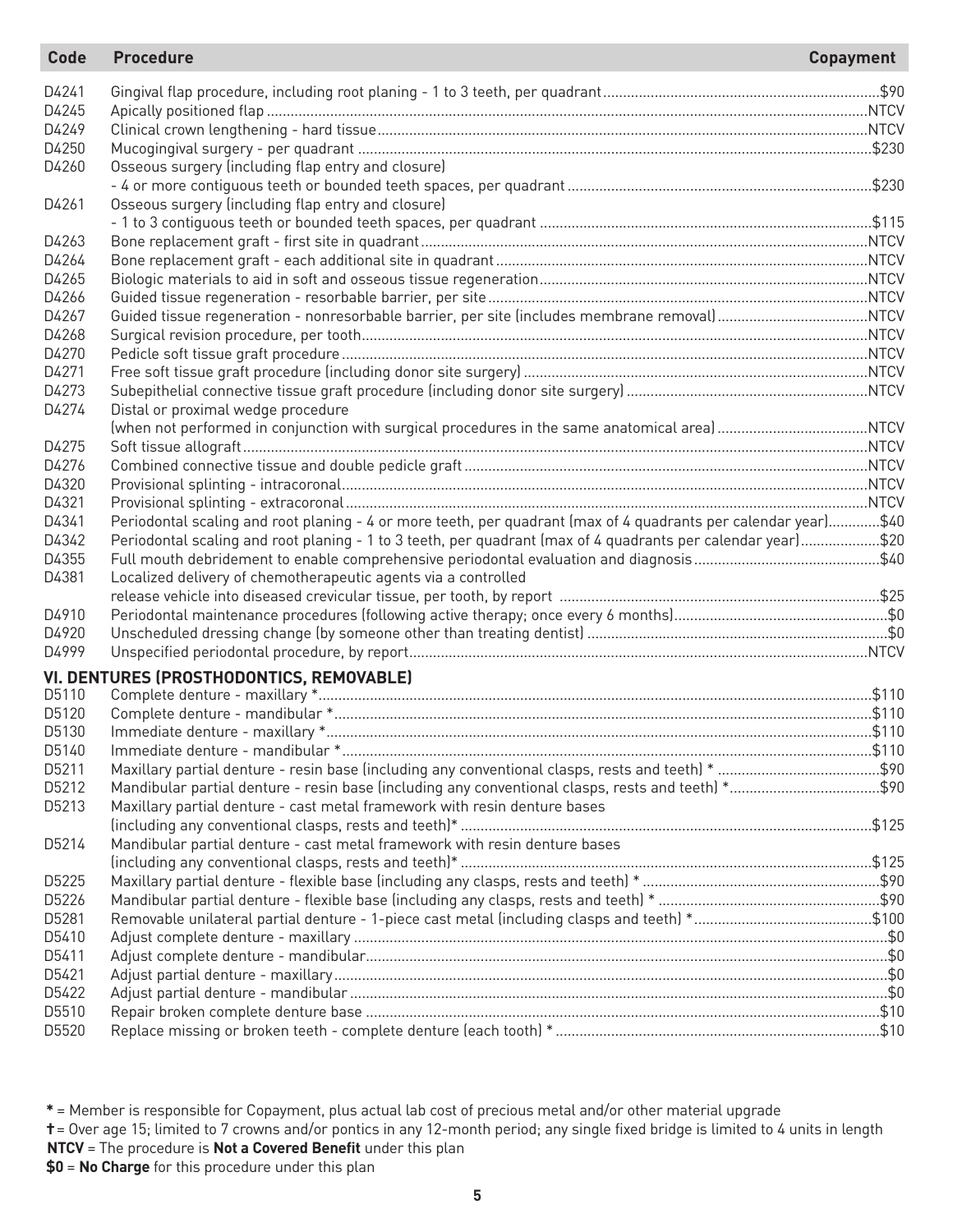#### **Code Procedure**

| D5610 |                                                                                                           |  |
|-------|-----------------------------------------------------------------------------------------------------------|--|
| D5620 |                                                                                                           |  |
| D5630 |                                                                                                           |  |
| D5640 |                                                                                                           |  |
| D5650 |                                                                                                           |  |
| D5660 |                                                                                                           |  |
| D5670 |                                                                                                           |  |
| D5671 |                                                                                                           |  |
| D5710 |                                                                                                           |  |
| D5711 |                                                                                                           |  |
| D5720 |                                                                                                           |  |
| D5721 |                                                                                                           |  |
| D5730 |                                                                                                           |  |
| D5731 |                                                                                                           |  |
| D5740 |                                                                                                           |  |
| D5741 |                                                                                                           |  |
| D5750 |                                                                                                           |  |
| D5751 |                                                                                                           |  |
| D5760 |                                                                                                           |  |
| D5761 |                                                                                                           |  |
| D5810 |                                                                                                           |  |
| D5811 |                                                                                                           |  |
| D5820 |                                                                                                           |  |
| D5821 |                                                                                                           |  |
| D5850 |                                                                                                           |  |
| D5851 |                                                                                                           |  |
| D5860 |                                                                                                           |  |
| D5861 |                                                                                                           |  |
| D5862 |                                                                                                           |  |
| D5867 | Replacement of replaceable part of semi-precision or precision attachment (male or female component) NTCV |  |
| D5875 |                                                                                                           |  |
| D5899 |                                                                                                           |  |
|       | <b>VII. MAXILLOFACIAL PROSTHETICS</b>                                                                     |  |
|       |                                                                                                           |  |
|       | <b>VIII. IMPLANT SERVICES</b>                                                                             |  |
|       | IX. BRIDGES (PROSTHODONTICS, FIXED) <sup>†</sup>                                                          |  |
| D6210 |                                                                                                           |  |
| D6211 |                                                                                                           |  |
|       |                                                                                                           |  |
| D6212 |                                                                                                           |  |
| D6214 |                                                                                                           |  |
| D6240 |                                                                                                           |  |
| D6241 |                                                                                                           |  |
| D6242 |                                                                                                           |  |
| D6245 |                                                                                                           |  |
| D6250 |                                                                                                           |  |
| D6251 |                                                                                                           |  |
| D6252 |                                                                                                           |  |
| D6253 |                                                                                                           |  |
| D6519 |                                                                                                           |  |
|       |                                                                                                           |  |

\* = Member is responsible for Copayment, plus actual lab cost of precious metal and/or other material upgrade

t = Over age 15; limited to 7 crowns and/or pontics in any 12-month period; any single fixed bridge is limited to 4 units in length NTCV = The procedure is Not a Covered Benefit under this plan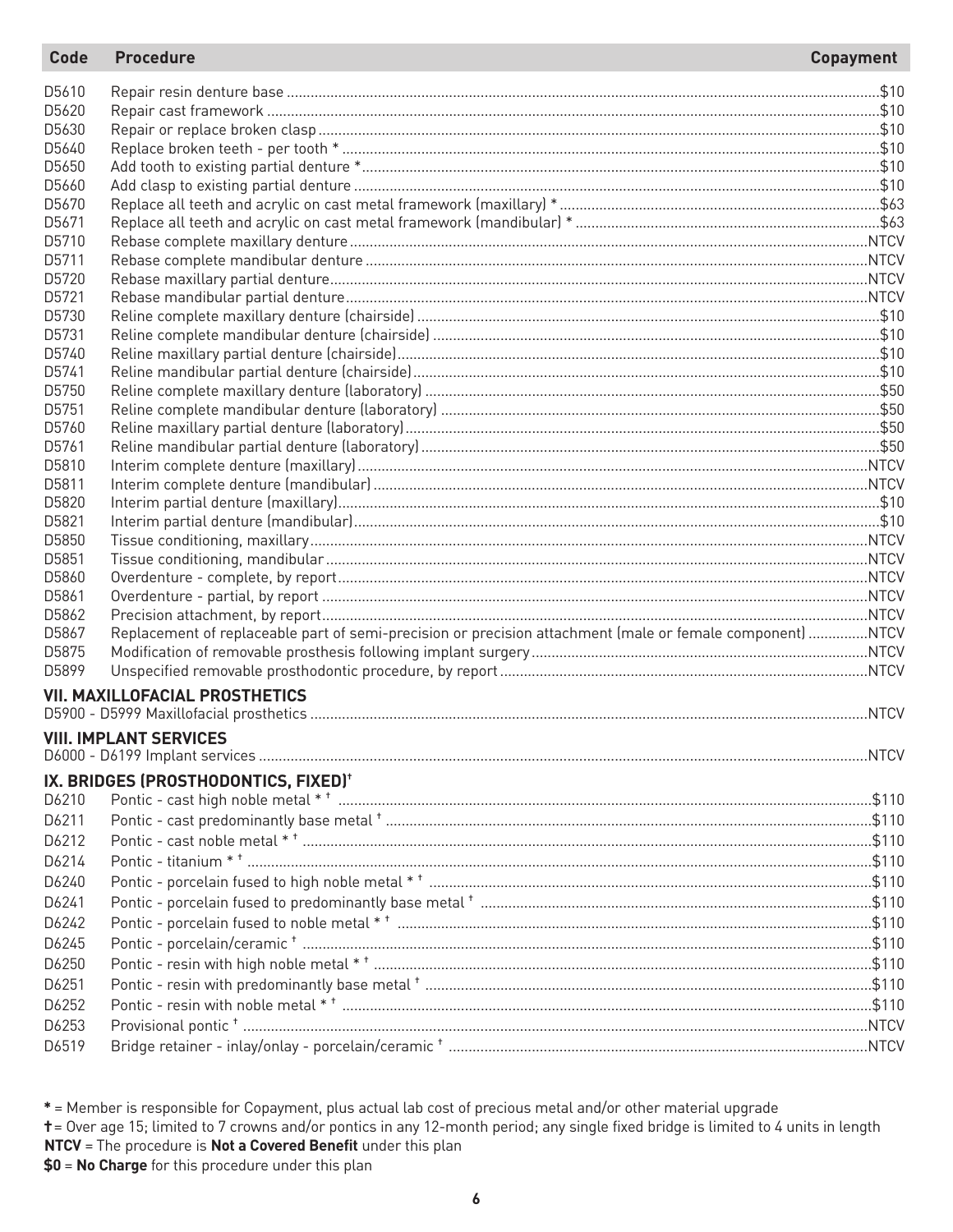## **Code Procedure Copayment**

| D6520 |  |
|-------|--|
| D6530 |  |
| D6543 |  |
| D6544 |  |
| D6545 |  |
| D6548 |  |
| D6600 |  |
| D6601 |  |
| D6602 |  |
| D6603 |  |
| D6604 |  |
| D6605 |  |
| D6606 |  |
| D6607 |  |
| D6608 |  |
| D6609 |  |
| D6610 |  |
| D6611 |  |
| D6612 |  |
| D6613 |  |
| D6614 |  |
| D6615 |  |
| D6624 |  |
| D6634 |  |
| D6720 |  |
| D6721 |  |
| D6722 |  |
| D6740 |  |
| D6750 |  |
| D6751 |  |
| D6752 |  |
| D6780 |  |
| D6781 |  |
| D6782 |  |
| D6783 |  |
| D6790 |  |
| D6791 |  |
| D6792 |  |
| D6793 |  |
| D6794 |  |
| D6920 |  |
| D6930 |  |
| D6940 |  |
| D6950 |  |
| D6970 |  |
| D6971 |  |
| D6972 |  |

**\*** = Member is responsible for Copayment, plus actual lab cost of precious metal and/or other material upgrade

**†**= Over age 15; limited to 7 crowns and/or pontics in any 12-month period; any single fixed bridge is limited to 4 units in length **NTCV** = The procedure is **Not a Covered Benefit** under this plan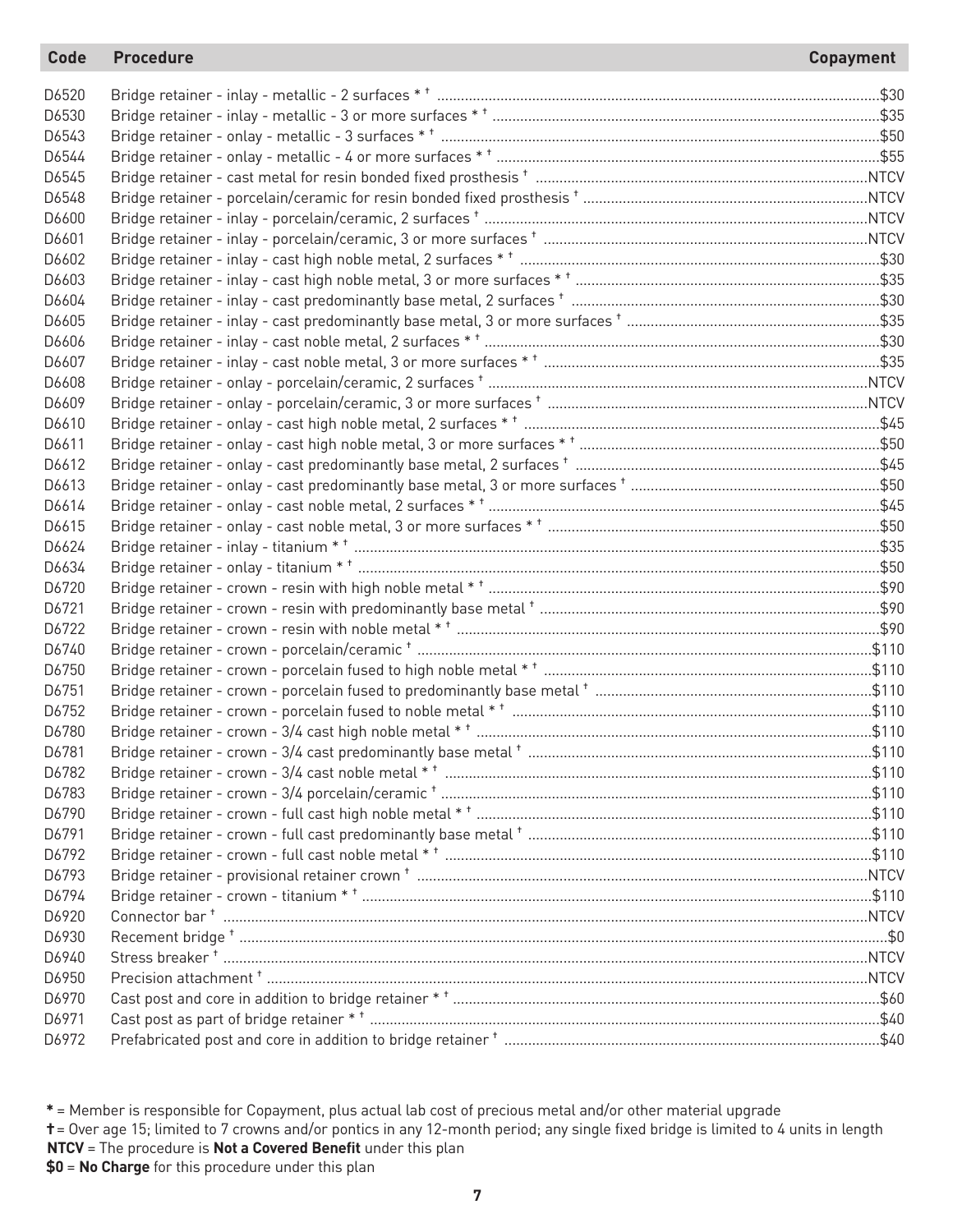| D6973<br>D6975<br>D6976<br>D6977<br>D6980<br>D6985<br>D6999<br>X. ORAL AND MAXILLOFACIAL SURGERY<br>D7110<br>D7111<br>D7120<br>D7130<br>D7140<br>Surgical removal of erupted tooth requiring elevation of mucoperiosteal flap and removal of bone and/or section of tooth\$0<br>D7210<br>D7220<br>D7230<br>D7240 |  |
|------------------------------------------------------------------------------------------------------------------------------------------------------------------------------------------------------------------------------------------------------------------------------------------------------------------|--|
|                                                                                                                                                                                                                                                                                                                  |  |
|                                                                                                                                                                                                                                                                                                                  |  |
|                                                                                                                                                                                                                                                                                                                  |  |
|                                                                                                                                                                                                                                                                                                                  |  |
|                                                                                                                                                                                                                                                                                                                  |  |
|                                                                                                                                                                                                                                                                                                                  |  |
|                                                                                                                                                                                                                                                                                                                  |  |
|                                                                                                                                                                                                                                                                                                                  |  |
|                                                                                                                                                                                                                                                                                                                  |  |
|                                                                                                                                                                                                                                                                                                                  |  |
|                                                                                                                                                                                                                                                                                                                  |  |
|                                                                                                                                                                                                                                                                                                                  |  |
|                                                                                                                                                                                                                                                                                                                  |  |
|                                                                                                                                                                                                                                                                                                                  |  |
|                                                                                                                                                                                                                                                                                                                  |  |
|                                                                                                                                                                                                                                                                                                                  |  |
|                                                                                                                                                                                                                                                                                                                  |  |
|                                                                                                                                                                                                                                                                                                                  |  |
| D7241                                                                                                                                                                                                                                                                                                            |  |
| D7250                                                                                                                                                                                                                                                                                                            |  |
| D7260                                                                                                                                                                                                                                                                                                            |  |
| D7261                                                                                                                                                                                                                                                                                                            |  |
| D7270                                                                                                                                                                                                                                                                                                            |  |
| Tooth transplantation (includes reimplantation from 1 site to another and splinting and/or stabilization)NTCV<br>D7272                                                                                                                                                                                           |  |
| D7280                                                                                                                                                                                                                                                                                                            |  |
| D7281                                                                                                                                                                                                                                                                                                            |  |
| D7282                                                                                                                                                                                                                                                                                                            |  |
| D7285                                                                                                                                                                                                                                                                                                            |  |
| D7286                                                                                                                                                                                                                                                                                                            |  |
| D7287                                                                                                                                                                                                                                                                                                            |  |
| D7290                                                                                                                                                                                                                                                                                                            |  |
| D7291                                                                                                                                                                                                                                                                                                            |  |
| D7310<br>Alveoloplasty in conjunction with extractions - 4 or more teeth or tooth spaces, per quadrant\$0                                                                                                                                                                                                        |  |
| D7311                                                                                                                                                                                                                                                                                                            |  |
| Alveoloplasty not in conjunction with extractions - 4 or more teeth or tooth spaces, per quadrant \$50<br>D7320                                                                                                                                                                                                  |  |
| D7321                                                                                                                                                                                                                                                                                                            |  |
| D7340                                                                                                                                                                                                                                                                                                            |  |
| Vestibuloplasty - ridge extension (including soft tissue grafts, muscle reattachment,<br>D7350                                                                                                                                                                                                                   |  |
|                                                                                                                                                                                                                                                                                                                  |  |
| D7410                                                                                                                                                                                                                                                                                                            |  |
| D7411                                                                                                                                                                                                                                                                                                            |  |
| D7412                                                                                                                                                                                                                                                                                                            |  |
| D7413                                                                                                                                                                                                                                                                                                            |  |
| D7414                                                                                                                                                                                                                                                                                                            |  |
| D7415                                                                                                                                                                                                                                                                                                            |  |
| D7420                                                                                                                                                                                                                                                                                                            |  |
| D7430                                                                                                                                                                                                                                                                                                            |  |
| D7431                                                                                                                                                                                                                                                                                                            |  |
| D7440                                                                                                                                                                                                                                                                                                            |  |
| D7441                                                                                                                                                                                                                                                                                                            |  |
| D7450                                                                                                                                                                                                                                                                                                            |  |
| D7451                                                                                                                                                                                                                                                                                                            |  |

**\*** = Member is responsible for Copayment, plus actual lab cost of precious metal and/or other material upgrade

**†**= Over age 15; limited to 7 crowns and/or pontics in any 12-month period; any single fixed bridge is limited to 4 units in length

**NTCV** = The procedure is **Not a Covered Benefit** under this plan **\$0** = **No Charge** for this procedure under this plan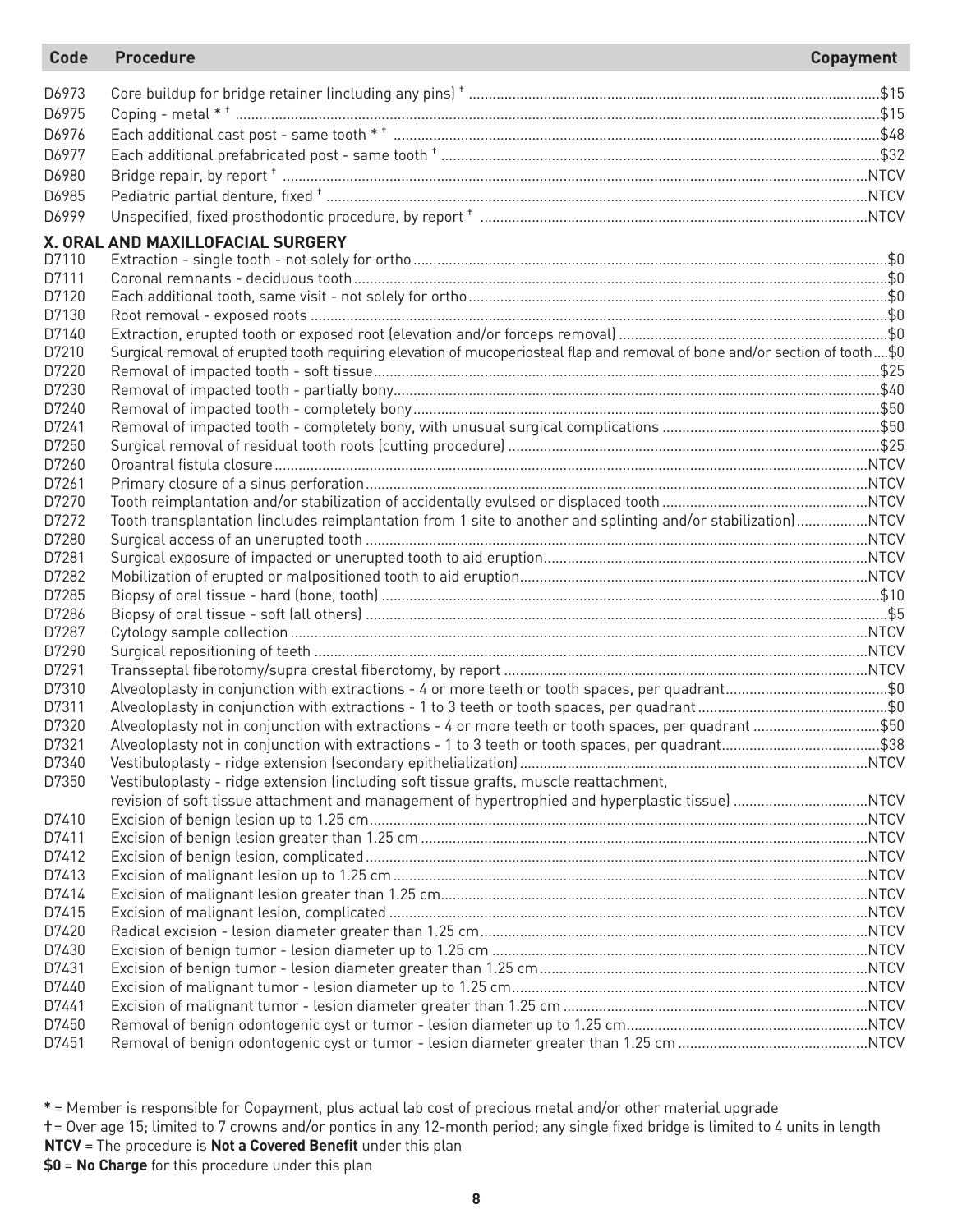#### D7460 Removal of benign nonodontogenic cyst or tumor - lesion diameter up to 1.25 cm ......................................................NTCV D7461 Removal of benign nonodontogenic cyst or tumor - lesion diameter greater than 1.25 cm..........................................NTCV D7465 Destruction of lesion(s) by physical or chemical method, by report ................................................................................NTCV D7470 Removal of exostosis - maxilla or mandible .........................................................................................................................\$40 D7471 Removal of exostosis - per site ..............................................................................................................................................\$40 D7472 Removal of torus palatinus.....................................................................................................................................................\$40 D7473 Removal of torus mandibularis..............................................................................................................................................\$40 D7480 Partial ostectomy (guttering or saucerization)...................................................................................................................NTCV D7485 Surgical reduction of osseous tuberosity ..............................................................................................................................\$40 D7490 Radical resection of mandible with bone graft ..................................................................................................................NTCV D7510 Incision and drainage of abscess - intraoral soft tissue.........................................................................................................\$5 Incision and drainage of abscess - intraoral soft tissue - complicated (includes drainage of multiple fascial spaces)........................................................................................................................\$8 D7520 Incision and drainage of abscess - extraoral soft tissue...................................................................................................NTCV D7521 Incision and drainage of abscess - extraoral soft tissue - complicated (includes drainage of multiple fascial spaces)...................................................................................................................NTCV D7530 Removal of foreign body, skin, or subcutaneous alveolar tissue......................................................................................NTCV D7540 Removal of reaction-producing foreign bodies - musculoskeletal system......................................................................NTCV D7550 Partial ostectomy/sequestrectomy for removal of non-vital bone ...................................................................................NTCV D7560 Maxillary sinusotomy for removal of tooth fragment or foreign body..............................................................................NTCV D7610 - D7680 Treatment of fractures - simple .................................................................................................................................NTCV D7710 - D7780 Treatment of fractures - compound...........................................................................................................................NTCV D7810 - D7899 Reduction of dislocation and management of other temporomandibular joint dysfunctions ...............................NTCV D7910 Suture of recent small wounds - up to 5 cm......................................................................................................................NTCV D7911 Complicated suture - up to 5 cm ........................................................................................................................................NTCV D7912 Complicated suture - greater than 5 cm............................................................................................................................NTCV D7920 - D7949 Other repair procedures..............................................................................................................................................NTCV D7950 Osseous, osteoperiosteal, or cartilage graft of the mandible or facial bones - autogenous or nonautogenous, by report...NTCV D7955 Repair of maxillofacial soft and hard tissue defects..........................................................................................................NTCV D7960 Frenulectomy (frenectomy or frenotomy) - separate procedure .........................................................................................\$10 D7970 Excision of hyperplastic tissue - per arch ..........................................................................................................................NTCV D7971 Excision of pericoronal gingiva............................................................................................................................................NTCV D7972 Surgical reduction of fibrous tuberosity.................................................................................................................................\$40 D7980 Sialolithotomy.......................................................................................................................................................................NTCV D7981 Excision of salivary gland, by report ...................................................................................................................................NTCV D7982 Sialodochoplasty...................................................................................................................................................................NTCV D7983 Closure of salivary fistula ....................................................................................................................................................NTCV D7990 Emergency tracheotomy......................................................................................................................................................NTCV D7991 Coronoidectomy....................................................................................................................................................................NTCV D7995 Synthetic graft - mandible or facial bones, by report........................................................................................................NTCV D7996 Implant - mandible for augmentation purposes (excluding alveolar ridge), by report ...................................................NTCV D7997 Appliance removal (not by dentist who placed appliance), includes removal of archbar ...............................................NTCV D7999 Unspecified oral surgery procedure, by report ..................................................................................................................NTCV **XI. ORTHODONTICS** D8000 - D8999 See special Orthodontia program information attached to this Schedule of Benefits **XII. ADJUNCTIVE GENERAL SERVICES Code Procedure Copayment**

| D9210 |  |
|-------|--|
| D9211 |  |
| D9212 |  |
|       |  |
|       |  |

**\*** = Member is responsible for Copayment, plus actual lab cost of precious metal and/or other material upgrade

**†**= Over age 15; limited to 7 crowns and/or pontics in any 12-month period; any single fixed bridge is limited to 4 units in length **NTCV** = The procedure is **Not a Covered Benefit** under this plan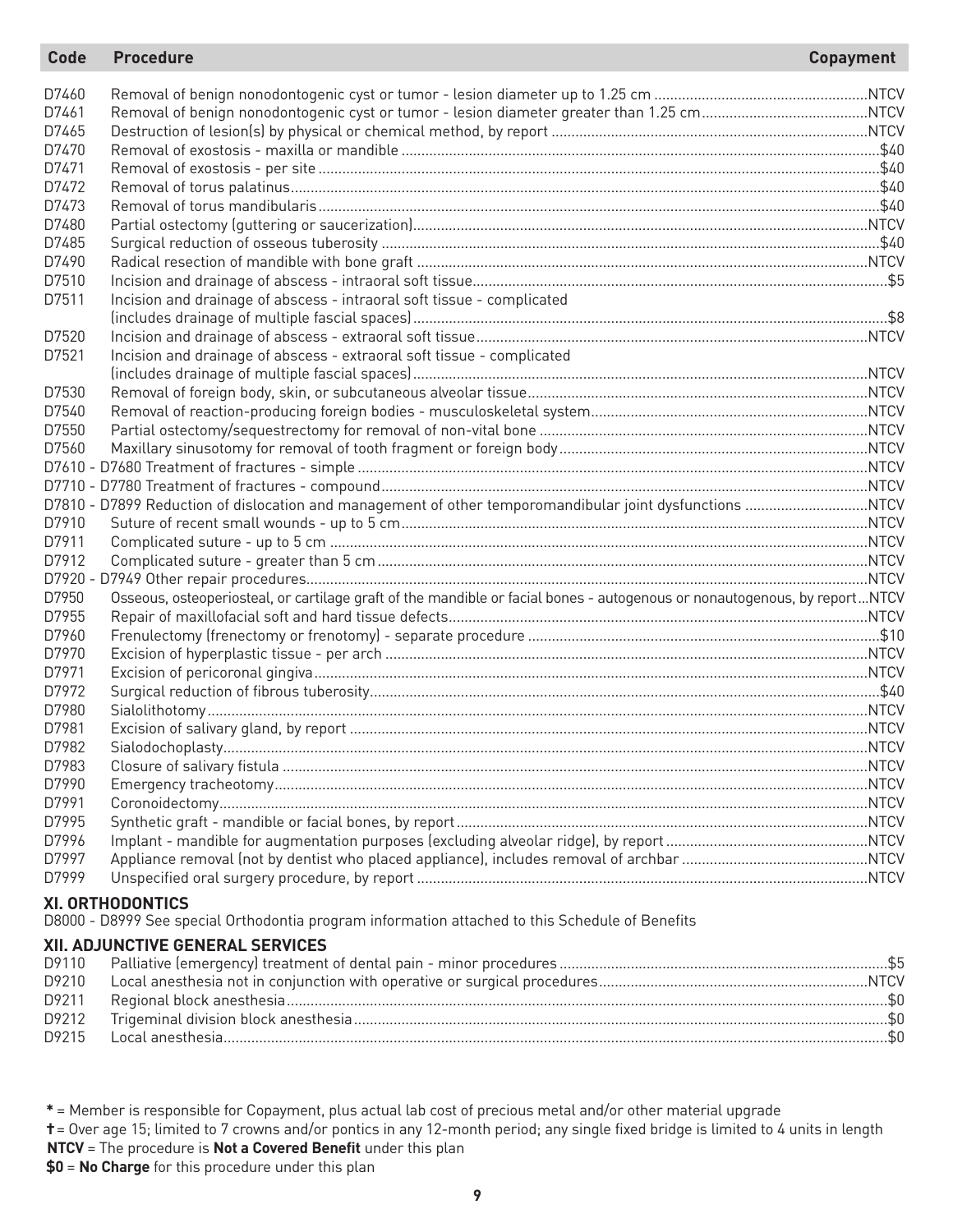| <b>Code</b> | <b>Procedure</b>                                                                                                   | <b>Copayment</b> |
|-------------|--------------------------------------------------------------------------------------------------------------------|------------------|
| D9220       | General anesthesia - first 30 minutes (limited to covered oral surgical procedures involving                       |                  |
|             |                                                                                                                    |                  |
| D9221       |                                                                                                                    |                  |
| D9230       |                                                                                                                    |                  |
| D9241       |                                                                                                                    |                  |
| D9242       |                                                                                                                    |                  |
| D9248       |                                                                                                                    |                  |
| D9310       | Consultation (diagnostic service provided by dentist or physician other than practitioner providing treatment)\$10 |                  |
| D9410       |                                                                                                                    |                  |
| D9420       |                                                                                                                    |                  |
| D9430       |                                                                                                                    |                  |
| D9440       |                                                                                                                    |                  |
| D9450       |                                                                                                                    |                  |
| D9610       |                                                                                                                    |                  |
| D9630       |                                                                                                                    |                  |
| D9910       |                                                                                                                    |                  |
| D9911       |                                                                                                                    |                  |
| D9920       |                                                                                                                    |                  |
| D9930       |                                                                                                                    |                  |
| D9940       |                                                                                                                    |                  |
| D9941       |                                                                                                                    |                  |
| D9950       |                                                                                                                    |                  |
| D9951       |                                                                                                                    |                  |
| D9952       |                                                                                                                    |                  |
| D9970       |                                                                                                                    |                  |
| D9971       |                                                                                                                    |                  |
| D9972       |                                                                                                                    |                  |
| D9973       |                                                                                                                    |                  |
| D9974       |                                                                                                                    |                  |
| D9999       |                                                                                                                    |                  |
|             | Broken Appointment, with no prior notification at least 24 hours before the scheduled appointment\$20              |                  |
|             |                                                                                                                    |                  |

**<sup>\*</sup>** = Member is responsible for Copayment, plus actual lab cost of precious metal and/or other material upgrade

**<sup>†</sup>**= Over age 15; limited to 7 crowns and/or pontics in any 12-month period; any single fixed bridge is limited to 4 units in length **NTCV** = The procedure is **Not a Covered Benefit** under this plan

**<sup>\$0</sup>** = **No Charge** for this procedure under this plan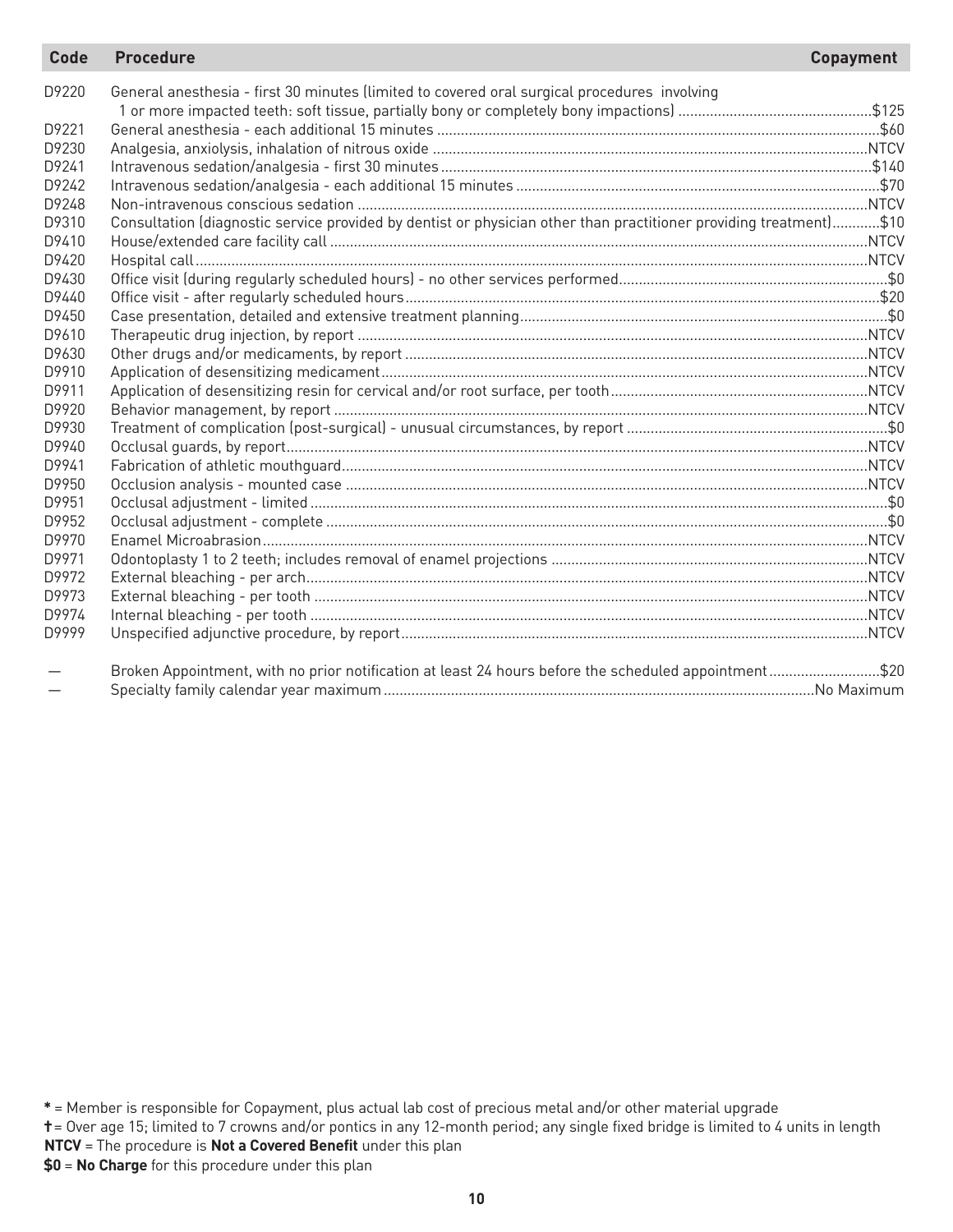## **EMERGENCY CARE/In Area or Out of Area**

Your Assigned Dental Provider Group will be available for Emergency Dental Care 24 hours a day, 7 days a week.

If you need Emergency Dental Care (for example, due to pain, bleeding or swelling, infection or drainage) you must contact your Assigned Dental Provider Group. If you are outside PacifiCare Dental's Service Area and in need of Urgent Dental Services or if your acute emergent dental condition prevents you from contacting your Assigned Dental Provider Group, you may receive care by any licensed dentist. However, you must use the emergency dentist ONLY for relief of pain, or to immediately diagnose and treat a condition that a reasonable person with no special knowledge of dentistry under the circumstance would believe that, if not given immediate attention, may seriously jeopardize the health of the member, seriously impair bodily functions, or result in serious dysfunction of a bodily organ or part. PacifiCare Dental will cover out-of-area follow-up care by a Non-Participating Provider as long as the care continues to meet the definition of Emergency Dental Care.

We will reimburse you for these covered Emergency Dental Services only, subject to applicable Copayments. To receive reimbursement, you do not have to submit a claim form. All you have to do is send us, within 90 days, the itemized bill, marked "PAID," along with a brief explanation of why the Emergency Dental Services were necessary. We will provide reimbursement within 30 days of receipt.

All reimbursement requests should be mailed to:

PacifiCare Dental, M/S LC05-293 P.O. Box 25187 Santa Ana, CA 92799-5187

#### **EXCLUSIONS**

(Refer to *Combined Evidence of Coverage and Disclosure Form* booklet for plan Limitations.) The following procedures and services are excluded and not covered Services:

- 1. Specialty referral benefits, unless otherwise indicated in the *Schedule of Benefits,* are not covered.
- 2. Services provided by a prosthodontist are not covered.
- 3. Cosmetic dental care is not covered.
- 4. Costs for non-dental services related to the provision of dental services in hospitals, extended care facilities, or Member's home are not covered. When deemed necessary by the Member's Assigned Dental Provider Group, the Member's physician, and authorized by the Plan, covered dental services that are delivered in an inpatient or outpatient hospital setting are covered as indicated in the *Schedule of Benefits*.
- 5. Treatment of fractured bones and dislocated joints is not covered.
- 6. Lost or stolen dentures are not covered.
- 7. Crowns, or bridgework that are lost, stolen, or damaged due to Member abuse, misuse or neglect are not covered, unless the crown or bridge became dislodged because of recurrent dental caries, tooth fracture, substandard tooth preparation, or poor margins (as previously determined in an examination by the Assigned Dental Provider Group or based upon a review of a preexisting radiograph).
- 8. Lost, stolen or broken orthodontic appliances are not covered.
- 9. Services that are provided to the Member by a state government or agency thereof, or are provided without cost to the Member by a municipality, county or other subdivision are not covered.
- 10. Charges for services rendered after termination of the Member's eligibility under the Dental Plan are not covered.
- 11. Work-in-progress: Dental expenses incurred in connection with any portion of the dental services started prior to the effective date of coverage are excluded. The completion of dental or orthodontia services started before the Member's application date or effective date of coverage with PacifiCare Dental, whichever is earlier, or started by a Non-Participating Provider without the prior approval of PacifiCare Dental is not covered. This exclusion does not apply to a current Member:
	- who has temporary restorative services
	- whose tooth was opened and medicated while out-of-area or when the assigned dentist is unavailable to render care.
- 12. The treatment of congenital and/or developmental malformations, which includes the treatment of congenitally missing and extra, supernumerary teeth and related pathology is not covered.
- 13. The treatment of non-dentigerous cysts, benign and malignant tumors, neoplasms, and dysplasias is not covered.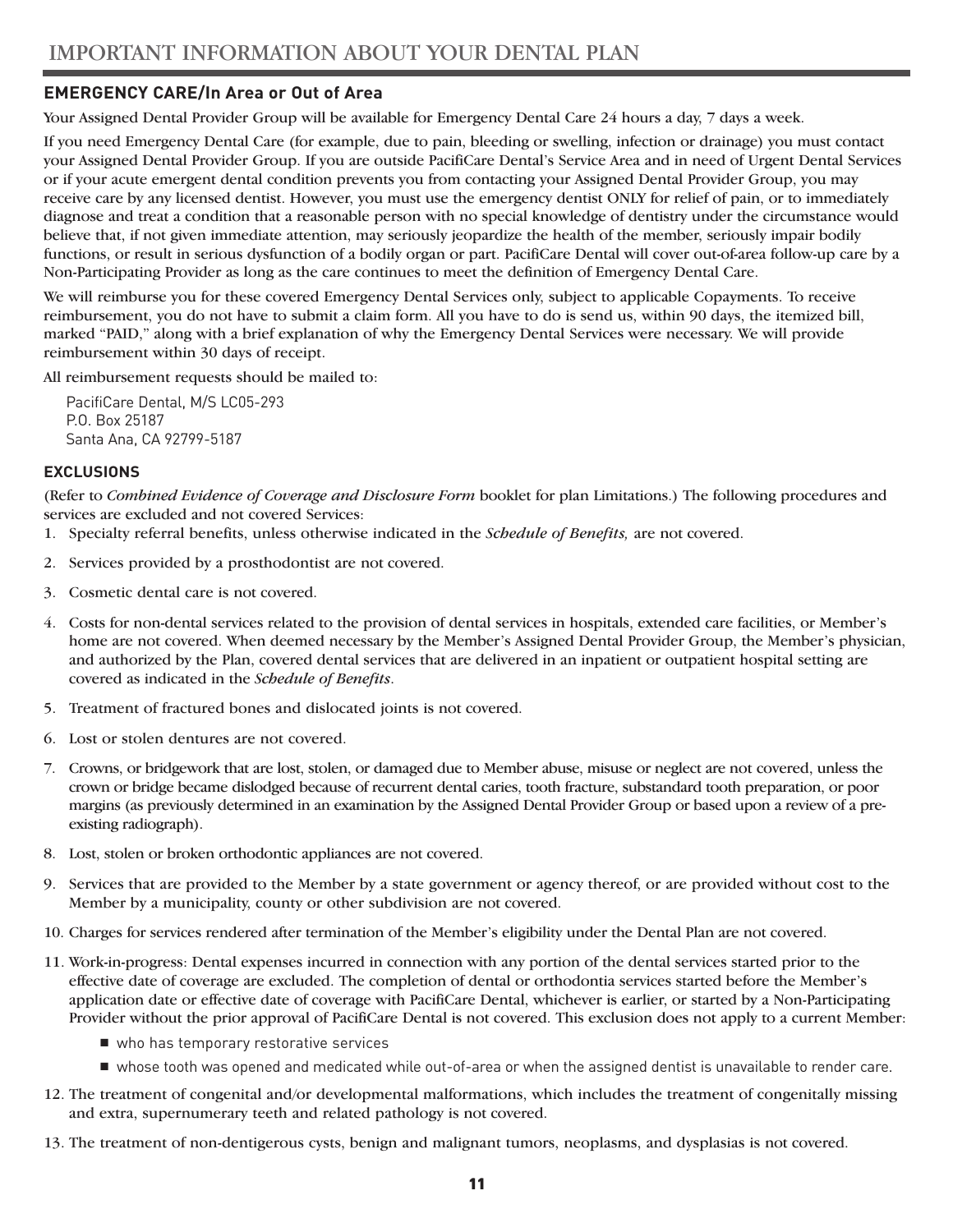- 14. Dental ridge augmentation, vestibuloplasties, and the excision of benign hyperplastic tissue is not covered.
- 15. Prescription drugs and over-the-counter medicines are not covered.
- 16. Any dental procedure unable to be performed in the Member's Assigned Dental Provider Group because of the Member's general health and physical limitations is not covered unless an alternative is recommended by the Assigned Dental Provider Group and the Member's physician and authorized by the Plan.
- 17. Oral surgery and procedures performed in connection with orthodontic treatment, which include, but are not limited to: orthodontic extraction, serial extraction, orthognathic surgery, transeptal fiberotomy, gingivectomy, and surgery to uncover impacted teeth are not covered.
- 18. Services rendered by a dental office other than the Member's Assigned Dental Provider Group are not covered. An exception is made for Emergency Dental Care, as defined in the *Combined Evidence of Coverage and Disclosure Form.*
- 19. The placement, maintenance, and removal of implants, or crowns and fixed prosthetics supported by implants, are not covered.
- 20. Restorations to replace or stabilize tooth structure lost solely by abrasion or erosion are not covered. Restorations of natural teeth other than those noted herein are not covered. Such treatment includes, but is not limited to, replacing or stabilizing tooth structure loss by abrasion or erosion.
- 21. Periodontal splinting/grafting is not covered.
- 22. Replacement of amalgam restorations with new reiterations of a different material solely to eliminate the presence of amalgam are not covered.
- 23. Restorations and dental prosthetics that are done solely to alter the vertical dimension of occlusion, alter the plane of occlusion, modify a parafunctional habit, and/or treat temporomandibular joint dysfunction and/or myofacial pain syndrome are not covered Services. If performed, the patient must pay the dentist's Billed Charges. These services include:
	- Realignment of teeth
	- Gnathologic recording
	- Equilibration
	- Occlusal splints and night quards
	- Overlays, implant supported partial dentures and overdentures
	- The replacement of otherwise serviceable existing restorations and dental prosthetics
	- Precision attachments and stressbreakers
- 24. Dental services that the Plan determines not to be medically necessary or consistent with good professional practice are not covered.
- 25. Dental services that would not be consistent with the individual Member's dental needs and/or professional recognized standards of dental therapeutics for that Member are not covered.
- 26. The premature extraction of asymptomatic or non-pathologic impacted teeth at an early stage of tooth development, which, if allowed to further develop and erupt, would reduce the likelihood of needing a more invasive surgery and/or experiencing post-operative complications.
- 27. Adjunctive dental services that are performed solely to facilitate the performance of another non-Covered Service.
- 28. Medical services for treatment of fractures, dislocations, tumors, non-dentigerous cysts, and neoplasms, and other medically necessary surgeries of the jaws or related joints are not covered. Requests for such services should be submitted to the Member's full service medical health plan.
- 29. Relative analgesia (N202 nitrous oxide) is not covered.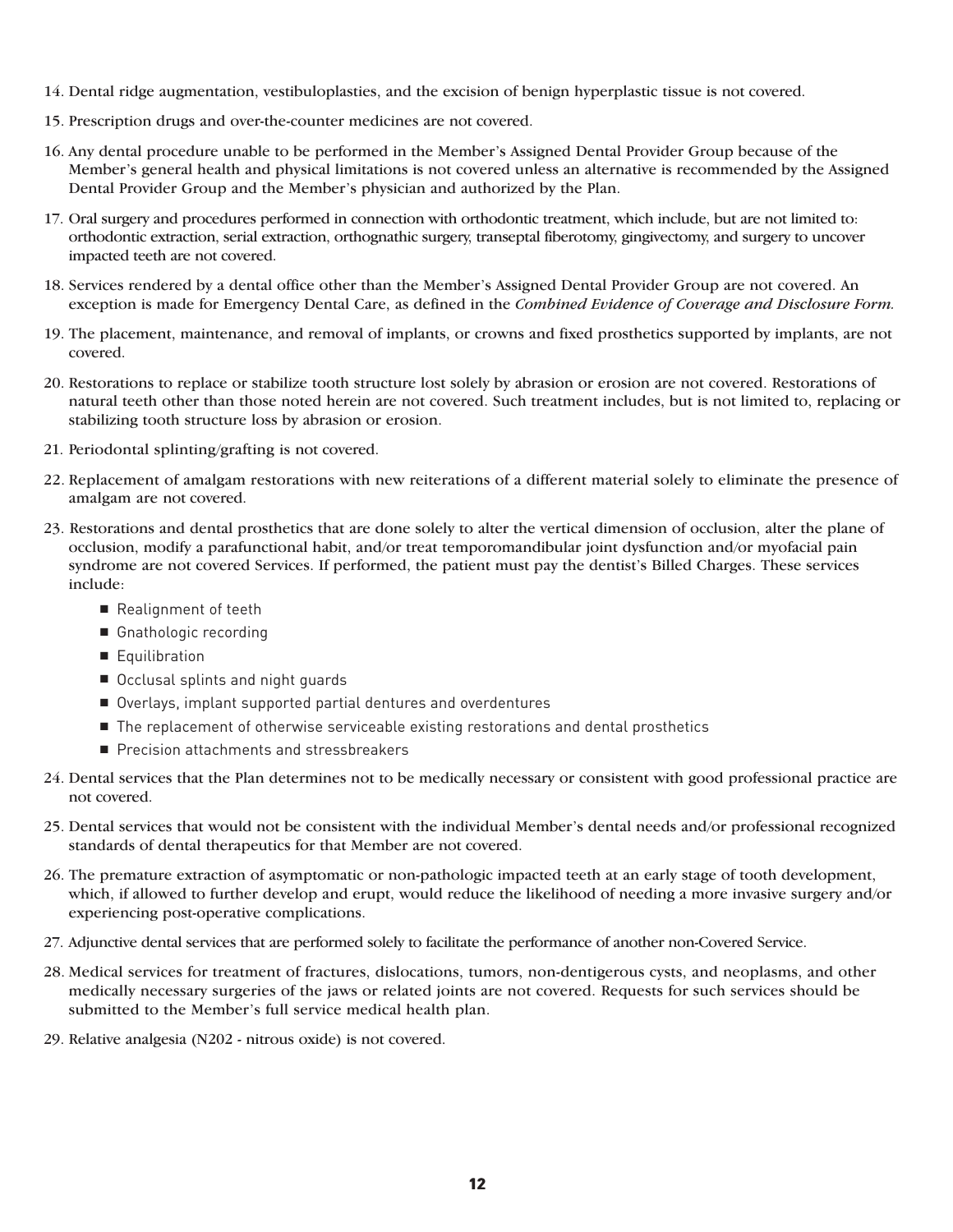This Matrix Is Intended To Be Used To Help You Compare Coverage Benefits And Is A Summary Only. The *Combined Evidence Of Coverage And Disclosure Form* And Plan Contract Should Be Consulted For A Detailed Description Of Coverage Benefits And Limitations.

This Uniform Matrix supersedes any other such matrix in the *Combined Evidence Of Coverage and Disclosure Form* which describes the Plan benefits.

| <b>Benefit Description</b>     | <b>Corresponding Copayments</b>      |
|--------------------------------|--------------------------------------|
|                                | or Limitations                       |
| Deductibles:                   | There are no deductibles.            |
| Lifetime Maximums:             | There are no lifetime maximums.      |
| <b>Calendar Year Maximums:</b> | There are no calendar year maximums. |
| <b>Professional Services:</b>  |                                      |

| Comprehensive Oral Exam                                   | <b>No Charge</b>                                                                                                   |
|-----------------------------------------------------------|--------------------------------------------------------------------------------------------------------------------|
| Periodic Oral Exam                                        | <b>No Charge</b>                                                                                                   |
| Intraoral X-rays                                          | <b>No Charge</b>                                                                                                   |
| Prophylaxis                                               | No Charge (once every 6 months)                                                                                    |
| Topical Application of Fluoride (includes prophylaxis)    | Children, No Charge; Adults, \$5                                                                                   |
| Amalgam Fillings (primary and permanent teeth)            | <b>No Charge</b>                                                                                                   |
| Resin fillings (front teeth only)                         | \$15 to \$20 (dependent upon number of tooth surfaces)                                                             |
| Crowns (single restorations not associated with a bridge) | \$90 to \$190 (dependent upon materials used) plus actual lab cost of precious metal and/or other material upgrade |
| Root Canal                                                | \$45 to \$130 (dependent upon tooth number)                                                                        |
| Apicoectomy                                               | \$55                                                                                                               |
| Gingivectomy                                              | \$40 per quadrant                                                                                                  |
| Gingival Curettage                                        | \$40 per quadrant                                                                                                  |
| Crown Lengthening                                         | Not a covered benefit of this plan.                                                                                |
| Periodontal Root Planing and Scaling                      | \$40 per quadrant                                                                                                  |
| <b>Full Mouth Debridement</b>                             | \$40                                                                                                               |
| Full Mouth Dentures (either immediate or complete)        | \$110 for upper, \$110 for lower                                                                                   |
| Partials (upper/lower)                                    | \$90 to \$125 each (dependent upon material)                                                                       |
| Bridges (pontics/abutment crowns)                         | \$110 each plus actual lab cost of precious metal and/or other material upgrade                                    |
| Extractions (not for orthodontic purposes)                | No charge to \$50 (dependent upon type of extraction)                                                              |

**Outpatient Services: Please see Professional Services listed above. Hospitalization Services: Not a covered benefit of this plan.**

**Emergency Services:** *(after-hours office-visit fee when applicable)*

*In Area: Assigned provider is responsible to provide emergency care 24 hours a day/7 days a week. \$5 to \$20 copayment for relief of pain.* 

*Out of Area: If your acute emergent dental condition prevents you from contacting your assigned dentist, you may receive care by any licensed dentist. The Plan will reimburse you for covered emergency services only, subject to applicable copayments.*

| <b>Ambulance Services:</b>           | Not a covered benefit of this plan. |  |
|--------------------------------------|-------------------------------------|--|
| <b>Prescription Drug Coverage:</b>   | Not a covered benefit of this plan. |  |
| <b>Durable Medical Equipment:</b>    | Not a covered benefit of this plan. |  |
| <b>Mental Health Services:</b>       | Not a covered benefit of this plan. |  |
| <b>Chemical Dependency Services:</b> | Not a covered benefit of this plan. |  |
| <b>Home Health Services:</b>         | Not a covered benefit of this plan. |  |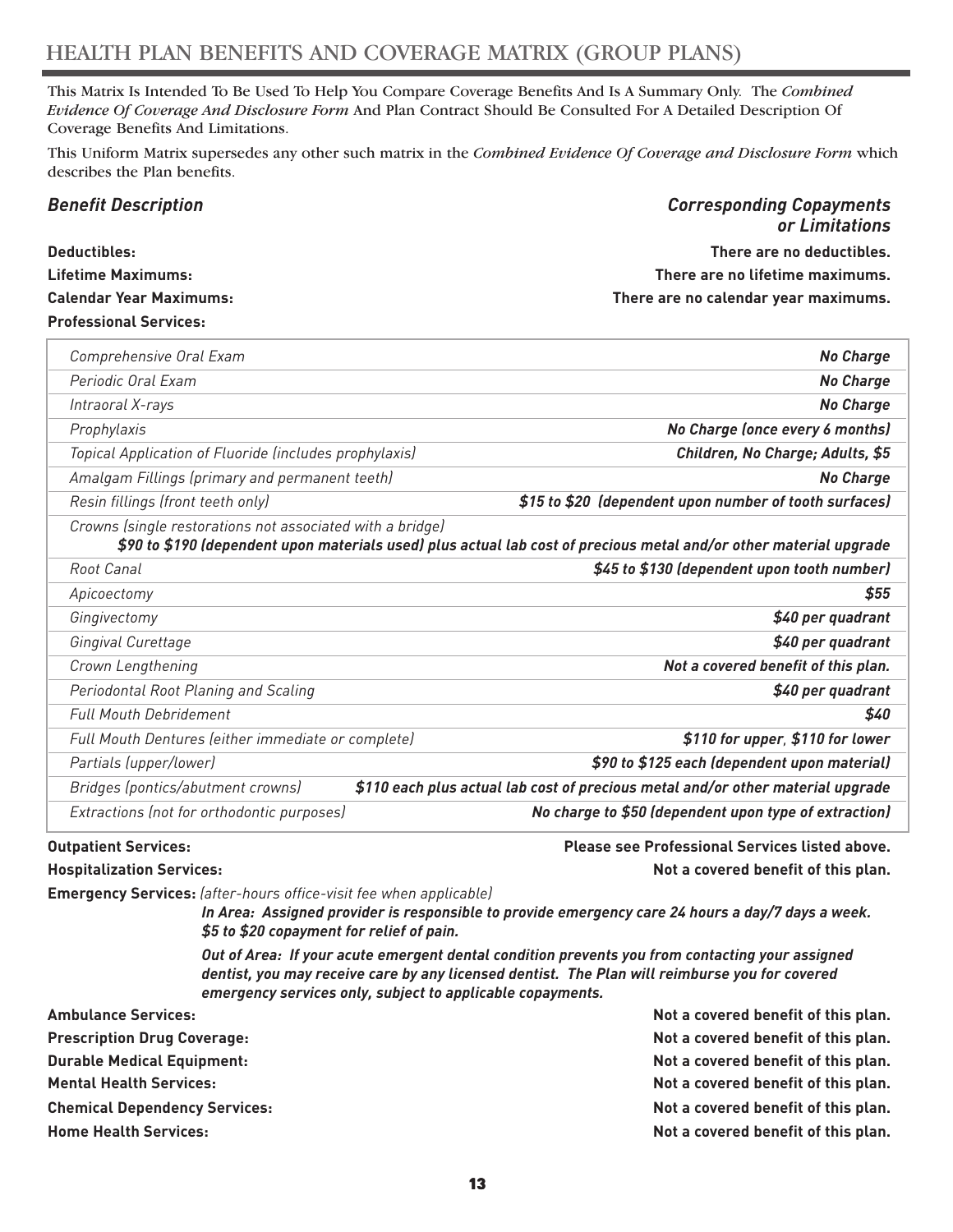- requires referral from your Assigned Dental Provider Group
- subject to specialty family calendar year maximum
- benefits apply through age 18

*Copayments listed in this* Schedule of Benefits *do not apply to Covered Services provided by a pedodontist. Instead, the parent or guardian is responsible for 49% of the pedodontist's contracted rate, as shown in the samples below.*

|                | Approximate Range   | Patient                 |
|----------------|---------------------|-------------------------|
| Code Procedure | of Provider Charges | Copayment               |
|                |                     |                         |
|                |                     | 49% of Provider Charges |
|                |                     | 49% of Provider Charges |
|                |                     | 49% of Provider Charges |
|                |                     | 49% of Provider Charges |
|                |                     | 49% of Provider Charges |
|                |                     | 49% of Provider Charges |
|                |                     | 49% of Provider Charges |
|                |                     | 49% of Provider Charges |
|                |                     | 49% of Provider Charges |
|                |                     | 49% of Provider Charges |
|                |                     | 49% of Provider Charges |
|                |                     | 49% of Provider Charges |
|                |                     | 49% of Provider Charges |
|                |                     | 49% of Provider Charges |
|                |                     | 49% of Provider Charges |
|                |                     | 49% of Provider Charges |
|                |                     | 49% of Provider Charges |
|                |                     | 49% of Provider Charges |
|                |                     | 49% of Provider Charges |
|                |                     | 49% of Provider Charges |
|                |                     | 49% of Provider Charges |
|                |                     | 49% of Provider Charges |
|                |                     | 49% of Provider Charges |
|                |                     | 49% of Provider Charges |
|                |                     | 49% of Provider Charges |
|                |                     | 49% of Provider Charges |
|                |                     | 49% of Provider Charges |
|                |                     | 49% of Provider Charges |
|                |                     | 49% of Provider Charges |
|                |                     | 49% of Provider Charges |
|                |                     | 49% of Provider Charges |
|                |                     | 49% of Provider Charges |
|                |                     | 49% of Provider Charges |
|                |                     | 49% of Provider Charges |
|                |                     | 49% of Provider Charges |

P.O. Box 25187 Santa Ana, CA 92799-5187 **www.pacificare-dental.com**

> **Member Service** 1-800-228-3384



**YOUR SCHEDULE OF BENEFITS ENDS HERE**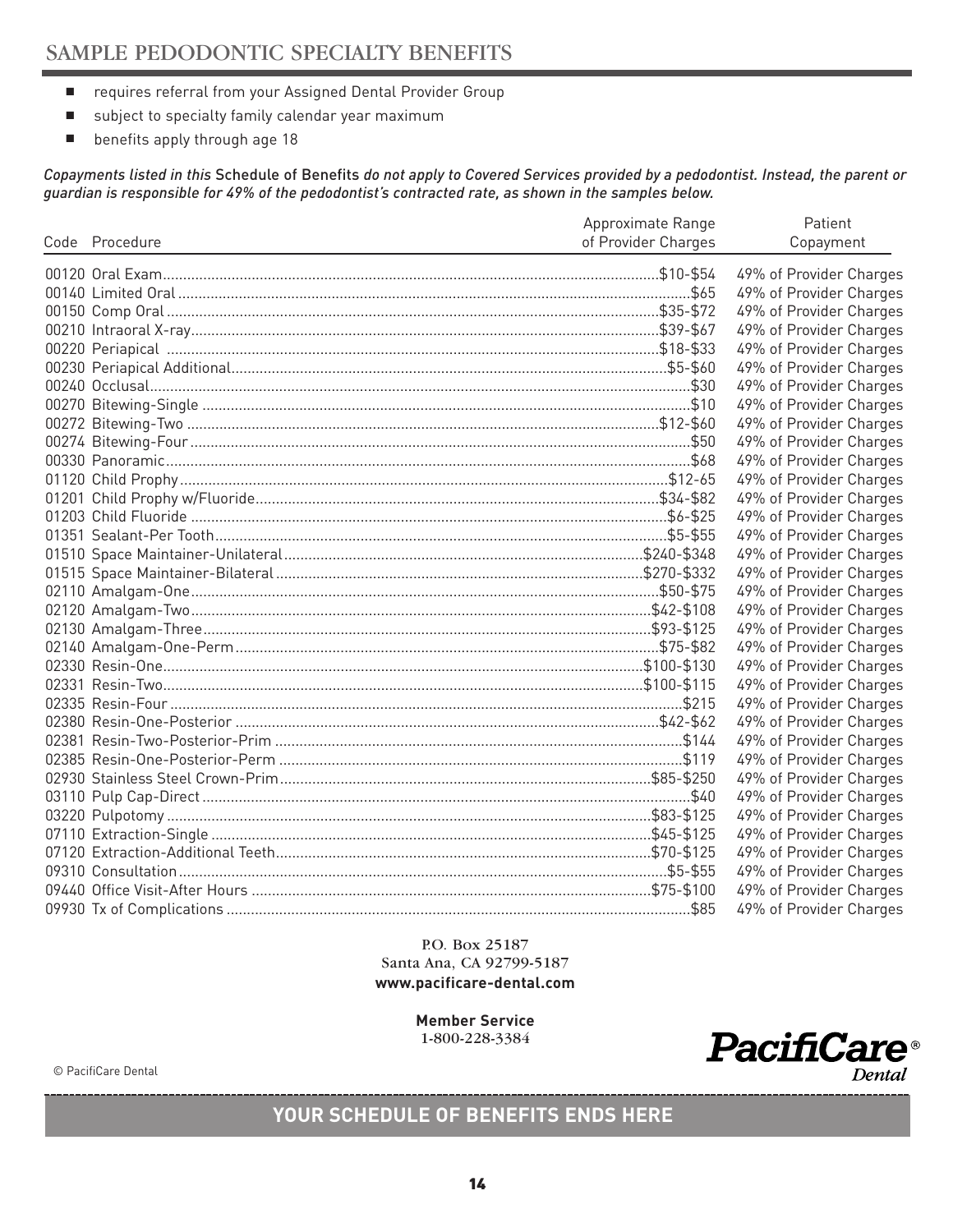# ORTHODONTIA *program*

Questions? **Call our Member Service department at** 1-800-22-TEETH (1-800-228-3384)

**Visit our Web site at www.pacificare-dental.com**